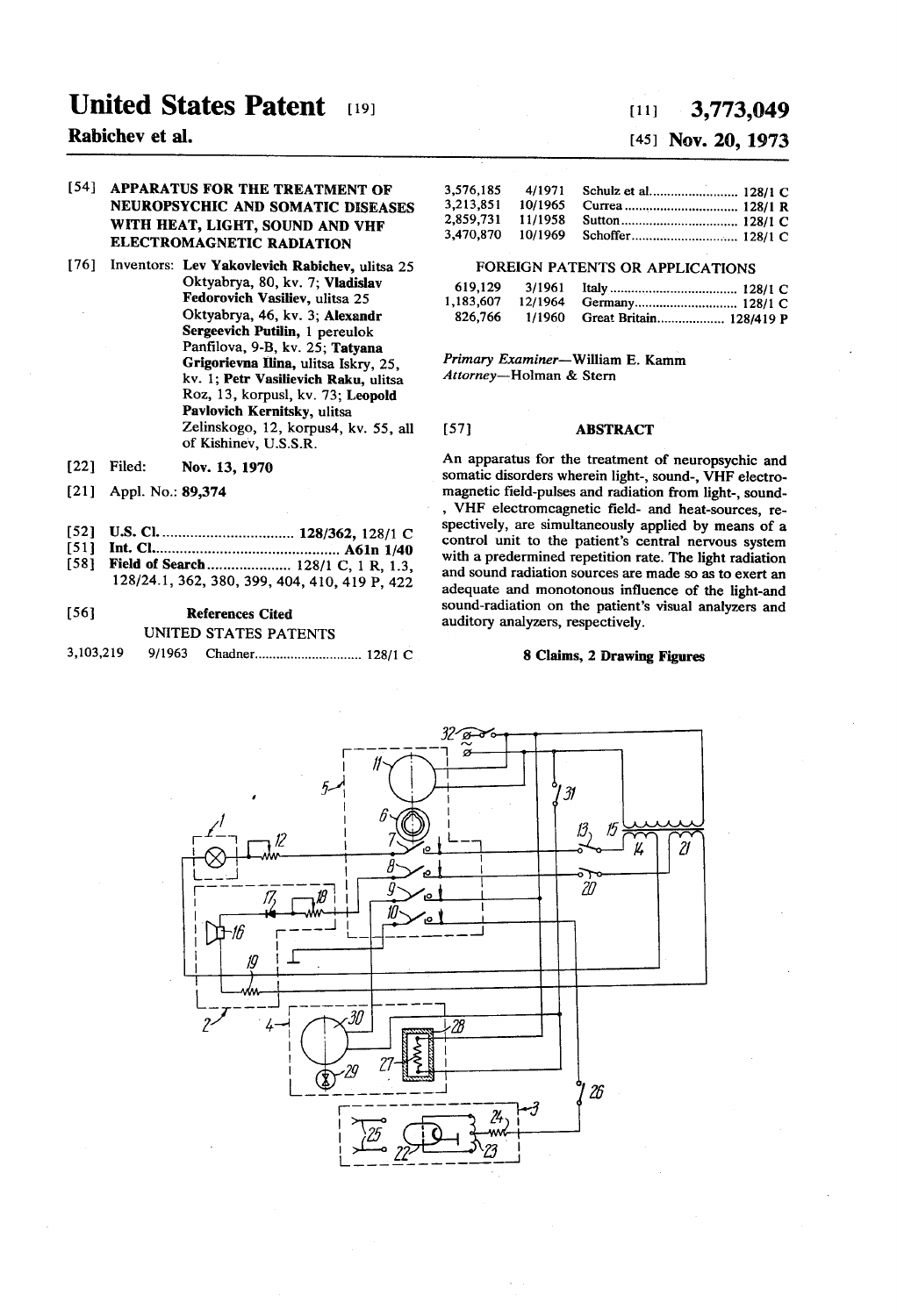2. Sheets-Sheet l

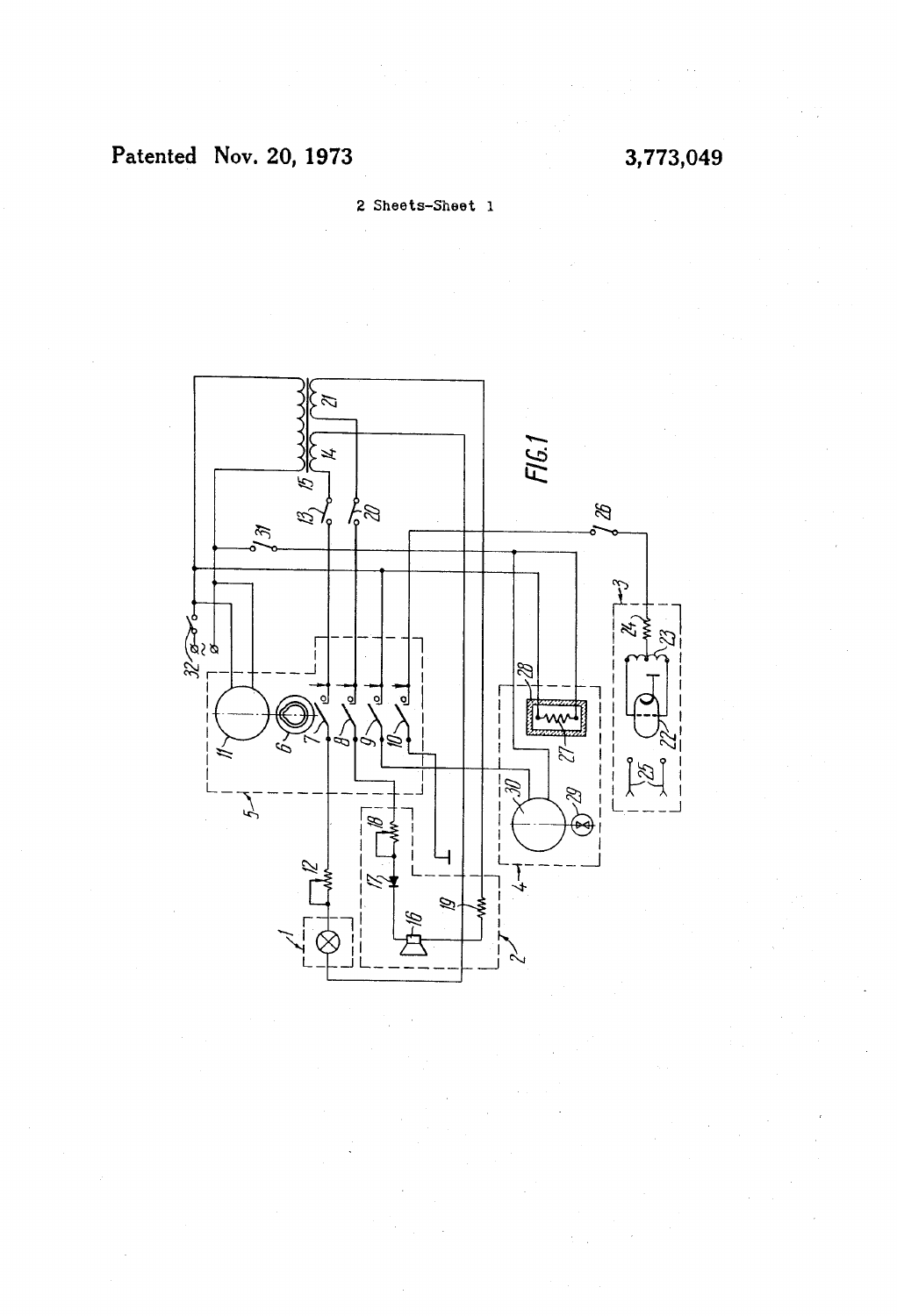2. Sheets-Sheet 2

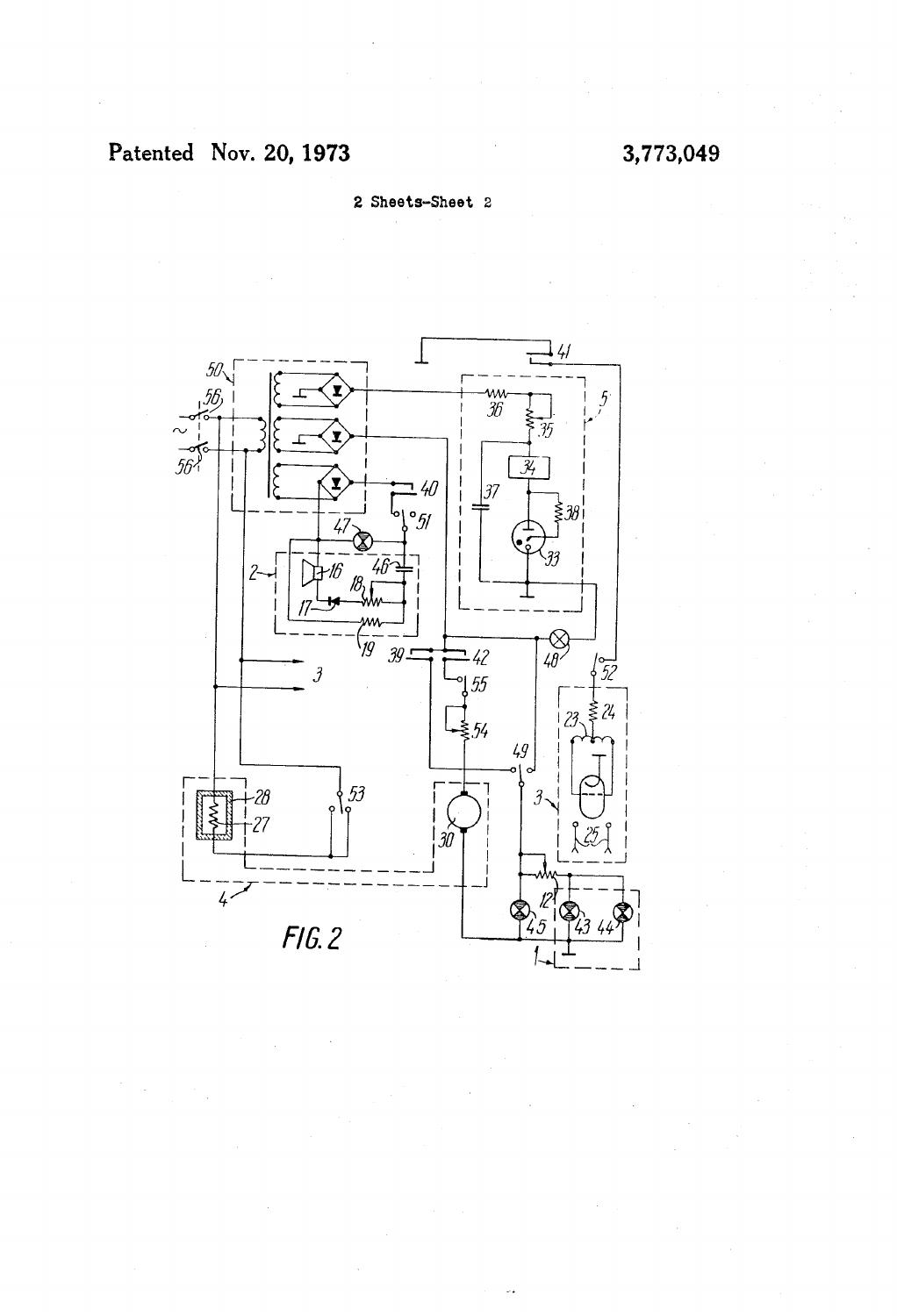#### APPARATUS FOR THE TREATMENT OF NEUROPSYCHIC AND SOMATIC DISEASES WITH HEAT, LIGHT, SOUND AND VHF ELECTROMAGNETIC RADIATION

The present invention relates to physiotherapeutic apparatus, and more particularly to apparatus for the treatment of inorganically caused neuropsychic and so matic disorders, such as neuroses, psychoses, insomnia,<br>hypertension, tonic disease, ulcer, stammering, bron- 10 chial asthma, intestinal dyskinesia, cardioneurosis, vegeto-vascular neurosis, eczema, asthenic and reac tive disturbances. The apparatus of the present inven tion may find successful application in sports- and mili tary medicine, i.e., in such situations as:

the start of a crucial sports competition or a similar sports demonstration;

cases of extremely high neurotension, as observed in combatant unit soldiers and in patients of field military hospitals.

Known are apparatus for the treatment of neuropsy chic and somatic disorders in which light and sound pulses are emitted by light radiation sources and sound radiation sources to act upon the patient's central ner vous system.

In said apparatus use is made of light- and sound radiation sources. The sound emission includes speech sounds recorded on a magnetic tape, as well as ultra-<br>sound. Under the treatment conditions the patient's sound. Under the treatment conditions the patient's head and the upper portion of his body are enclosed in 30 a chamber which is made in the form of a kind of sar cophagus.

Thus in the above-said apparatus, only one curative factor is employed, namely that of speech formulae of and designed to produce a suggestive effect via channels of the second signal system (intellect, mind, psyche). Whenever the patient is psychologically reluctant to admit suggestive formulae, such an apparatus is of no avail as far as that particular case is concerned. Light- and ultrasound emission, used in the apparatus of the prior art, do not, in fact, play an independent curative role, but are rather of an auxiliary nature, for their action on the patient's central nervous system is continuous and intended to inhibit the same so that an appropriate background could be prepared to facilitate the suggestive treatment itself. The background factors themselves are physiologically inadequate being be yond the ranges of aural and ocular perception and sometimes involving an adverse effect upon the pa- $50$ tient's condition. It should be stressed that the chamber used in accomodating the patient's head and the upper portion of his body has an unfavourable effect upon the patient, because it is made, as said above in the form of a sarcophagus and may give rise to negative phychic responses. a hypnotic suggestion as recorded on a magnetic tape <sup>35</sup> eration of pulses at a certain repetition rate. 55

The present invention is aimed at providing an appa ratus for the treatment of neuropsychic and somatic diseases, which ensures a rhythmic and remotely con trolled action of at least three physical factors upon the patient's nervous system. 60

With this and other objects in view, the invention resides in the apparatus for the treatment of neuropsychic and somatic diseases in which light pulses and sound pulses from light sources and sound sources, re spectively, act upon the patient's central nervous sys tem, wherein there is provided an VHF electromag 65

 $2$  netic field source installed in the immediate proximity of the patient's ganglia, and a control unit which is electrically connected with the sources of light radiation, sound radiation and VHF electromagnetic field radia tion and which effects control over these sources so as to enable said sources under control to send to the cen tral nervous system simultaneous light pulses, sound pulses and VHF electromagnetic pulses at an assigned pulse repetition rate thereby causing a state of inhibi tion in the patient under treatment, the light radiation sources and sound radiation sources being embodied in such a way that an adequate and monotonous influence<br>of the sound and light radiations is exerted upon the patient's visual analyser and auditory analyser.

15 20 25 an assigned repetition rate causing the inhibition to be In order to intensify the curative effect and to make for an accelerated transfer from vigilance to what is nearly normal physiological sleep it is reasonable that a source of heat radiation be added and installed in the immediate proximity to the patient's skin surface, said source being electrically connected with a control unit and controlled by the latter so that heat radiation is sent to the patient's skin surface simultaneously with the pulses from the VHF electromagnetic field source, light source and sound source, said puises following at irradiated.

The light radiation source may be made in the form of at least one lamp, blue or green in colour, which is installed at the patient's eye level.

When using an even number of lamps, said lamps are installed symmetrically in respect of the patient's saggi tal sinus plane.

The control unit may be embodied as a chopper in conjunction with a cam mechanism providing for gen-

In order to extend the pulse repetition range it is rea sonable that an electronic timer be provided including at least one thyratron.

40 said electronic timer should be equipped with a poten- $45$  tiometer. With due regard to the patient's individual features tiometer to control the pulse repetition rate of VHF electromagnetic field radiation, light radiation and sound radiation, as well as heat radiation, said elec tronic timer being electrically connected with a poten-

Due to such construction the present apparatus for the treatment of neuropsychic and somatic disorders allows improvement of the mobility and intensity of nervous processes, normalization of the affected func tional derangements as apparent from the removal of pathological symptoms, decrease in manifestations of autonomic angioneurosis and neurotic symptoms, a longer and sounder sleep.

Other objects and advantages of the present inven tion will be made apparent upon a consideration of the specific illustrative embodiments as described herein with reference to the drawings, wherein:

FIG.I shows a schematic electrical circuit of one em bodiment of an apparatus for the treatment of neuro psychic and somatic disorders;

FIG.2 is another embodiment of same.

The apparatus for the treatment of neuropsychic dis orders comprises, in accordance with the present in vention, source I through 4 (FIGS I and 2) of light radi ation, sound radiation and VHF electromagnetic field pulses, sound pulses, VHF electromagnetic pulses and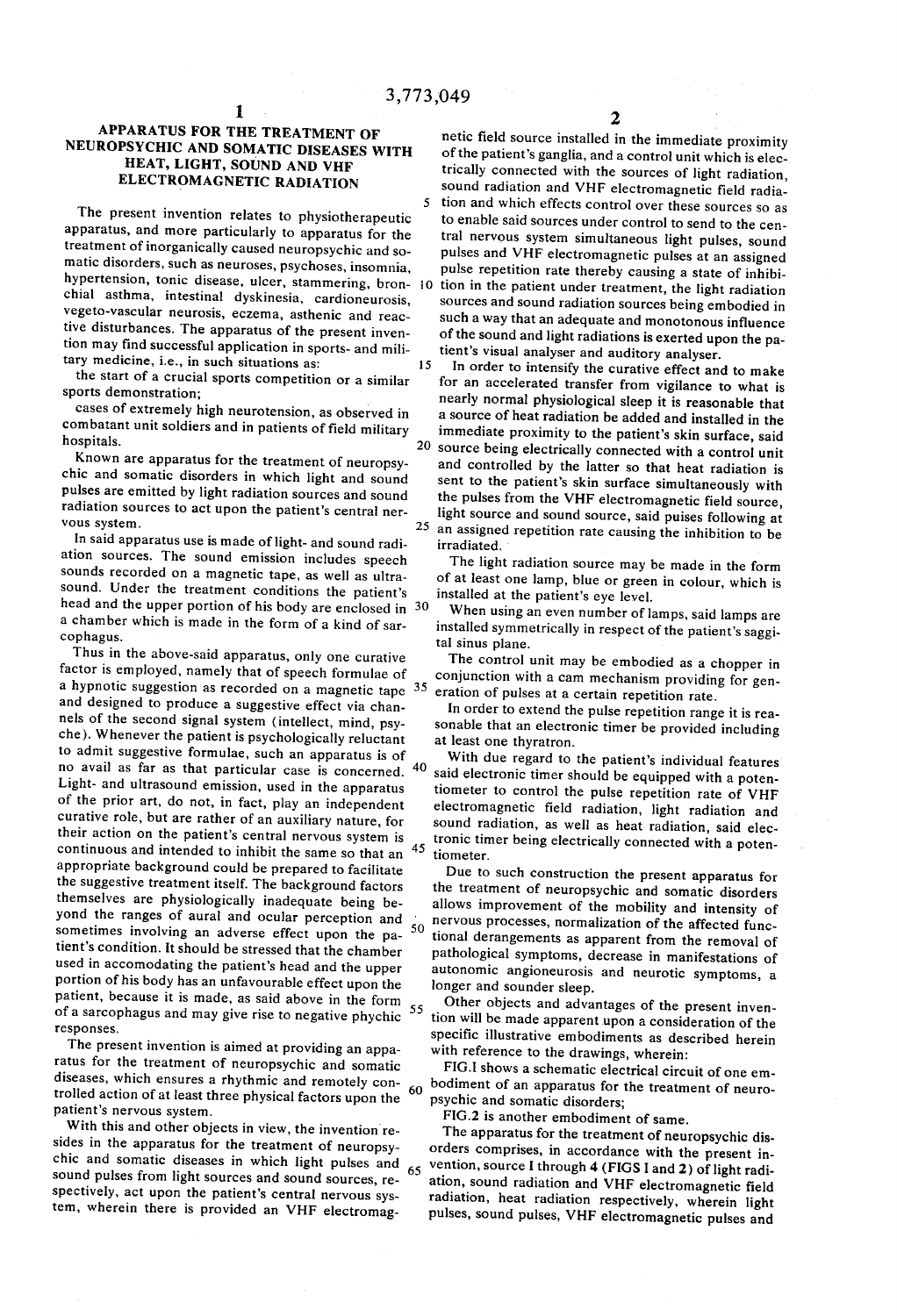$\mathcal{L}$ 

SO

heat radiation act upon the central nervous system of a patient (not shown in the drawing). The apparatus also includes control unit 5 which is electrically con nected with said sources I through 4 and controls the same so as to enable them to send to the central ner vous system simultaneous light radiation pulses, sound radiation pulses, heat radiation pulses and VHF elec tromagnetic field radiation pulses at an assigned pulse repetition rate thereby causing a state of inhibition in the patient under treatment.

The sources I through 4 are oriented in respect of the patient as follows:

the light radiation source l is placed at the level of the patient's eyes at a distance of 40 to 50 cm therefrom;

the sound radiation source  $2$  is placed in the proxim-  $15$ ity of the patient under treatment at a distance of 40 to 50 cm him;

the VHF electromagnetic field radiation source 3 is placed in the immediate proximity of the patient's gan glia, preferably at the level of carotid sinuses, 3 to 4 cm 20 away from the patient's skin surface, as is the case with the present apparatus,

the heat radiation source 4 is also placed close to the patient's skin surface, i.e., in the immediate proximity of the face skin surface,

The sources I and 2 of light radiation and sound radi ation, respectively, provide for an adequate and monot onous action thereof upon the visual and auditory ana lyzers.

According to the first embodiment of the apparatus 30 for the treatment of neuropsychic and somatic disor ders (FIG.) the control unit 5 is a chopper with a cam mechanism 6 and contacts 7 through I0. The cams of the cam mechanism 6 are rotated by an electric motor fed from a power supply unit, which is mains supply 35 in this specific case. The electric motor II makes 60 r, p.m. thereby providing for an assigned pulse repetion rate of sixty pulses per minute of light radiation pulses, sound radiation pulses, VHF electromagnetic field ra diation pulses and heat radiation pulses.

Light radiation source I is an incandescent lamp, blue in colour, which is electrically connected with a sec ondary winding 14 of a transformer I5 through a resistor 12 which serves to control the intensity of light radia tion, contacts 7 of the vibrator and a switch  $\overline{13}$ , the  $\frac{45}{7}$ transformer 15 being in turn electrically connected with the a.c. mains,

Sound radiation source 2 is a small-size loudspeaker l6 which is electrically connected with another second ary winding 21 of the transformer I5 through a diode 7, variable resistor i8, constant resistor 19, contacts 8 of the vibrator and switch 20. The sound radiation source provides for an imitation of rain drop noise. Be sides, it can be employed to imitate the noise of the surf. 55

The VHF electromagnetic field radiation sources 3 is a push-pull oscillator 22 with an inductance coil 23 and resistor 24. Electrodes 25 make the load of said oscilla tor 22. The VHF electromagnetic field source is fitted with a switch 26 and controlled by the contacts 10 of the chopper. 60

The heat radiation source 4 is a hot spiral wire 27 which is surrounded by a screen 28 made of thermal in sulator. The heat flow from the hot wire is removed by means of a blower 29 rotated by an electric motor 30. The heat radiation 4 is controlled by a switch 31 via the contacts 9 of the vibrator, 65

The present device is equipped with a common mains switch 32. The sources I, 2 and 4 of light radiation, sound radiation and heat radiation, respectively, are mounted in the same casing (not shown in the drawing).

O circuit thereof. The electronic timer also includes a ca According to the second embodiment of the present apparatus the control unit 5 is an electronic timer made of cold cathode thyratron 33 with an electromagnetic relay 34, potentiometer 35 and resistor 36 in the plate pacitor 37 and a resistor 38. The electronic timer has contacts 39 through 42. The potentiometer 35 controls the assigned pulses repetition rate of VHF electromag netic field radiation, light radiation, sound radiation and heat radiation within the 10 to 100 pulses per sec ond range, depending upon the patient's individual fea

 $25$  diation intensity is controlled by the resistor 12. The tures. The light radiation source I includes two incandes cent lamps 43 and 44, green in colour, which are in stalled symmetrically in respect of the patient's sagittal sinus plane, at the eye level. This position provides for a better therapeutic effect because the patient is no longer subject to light beam convergence action when ever use is made of the Paurquignet effect. The light ra light source I is equipped with a signal lamp 45.

The sound radiation source 2 is not substantially different from that in the first embodyment as described above. The difference between then consists in the presence of a capacitor 46. The sound radiation source

2 is equipped with a signal lamp 47.

The VHF electromagnetic field source is the same as that of the first embodiment, with a signal lamp 48 added.

The heat radiation source 4 is the same as that of the first embodiment but the blower is not shown in FIG.2. The light radiation source I is electrically connected

40 with a bridge-type d.c. power supply unit 50 through a resistor 12, switch 49 and contacts 39 of the electronic timer.

The sound radiation source 2 is electrically connected with the d.c. power supply unit 50 through a switch 51 and contacts 40 of the electronic timer.

The VHF electromagnetic field source 3 is equipped with a switch 52.

The hot spiral wire 27 of the heat radiation source 4 is fed from the mains through a switch 53, while the electric motor 30 of the blower 29 is fed from the d.c. power supply unit 50 via a variable resistor 54, switch

55 and contacts 42 of the electronic timer. ln accordance with the second embodiment of the

present apparatus it can be switched on and off by means of the mains switch 56.

The principle of operation of the apparatus accord ing to the first embodiments as follows.

The patient is either put to bed or seated in a deep arm-chair. The apparatus is moved to the head of said bed or chair. The electrodes 25 of the VHF electro magnetic field source are mounted at the level of ca rotid sinuses 3 to 4 centimetres away from the surfice of the neck skin.

The casing, with the sources I, 2 and 4 of light radia tion, sound radiation and heat radiation mounted therein, is placed above the patient's head at a distance<br>from 40 to 50 centimetres from his face. The apparatus is switched on by means of the mains switch 32. The switches  $13$ ,  $20$ ,  $26$  and  $31$  are used to turn on the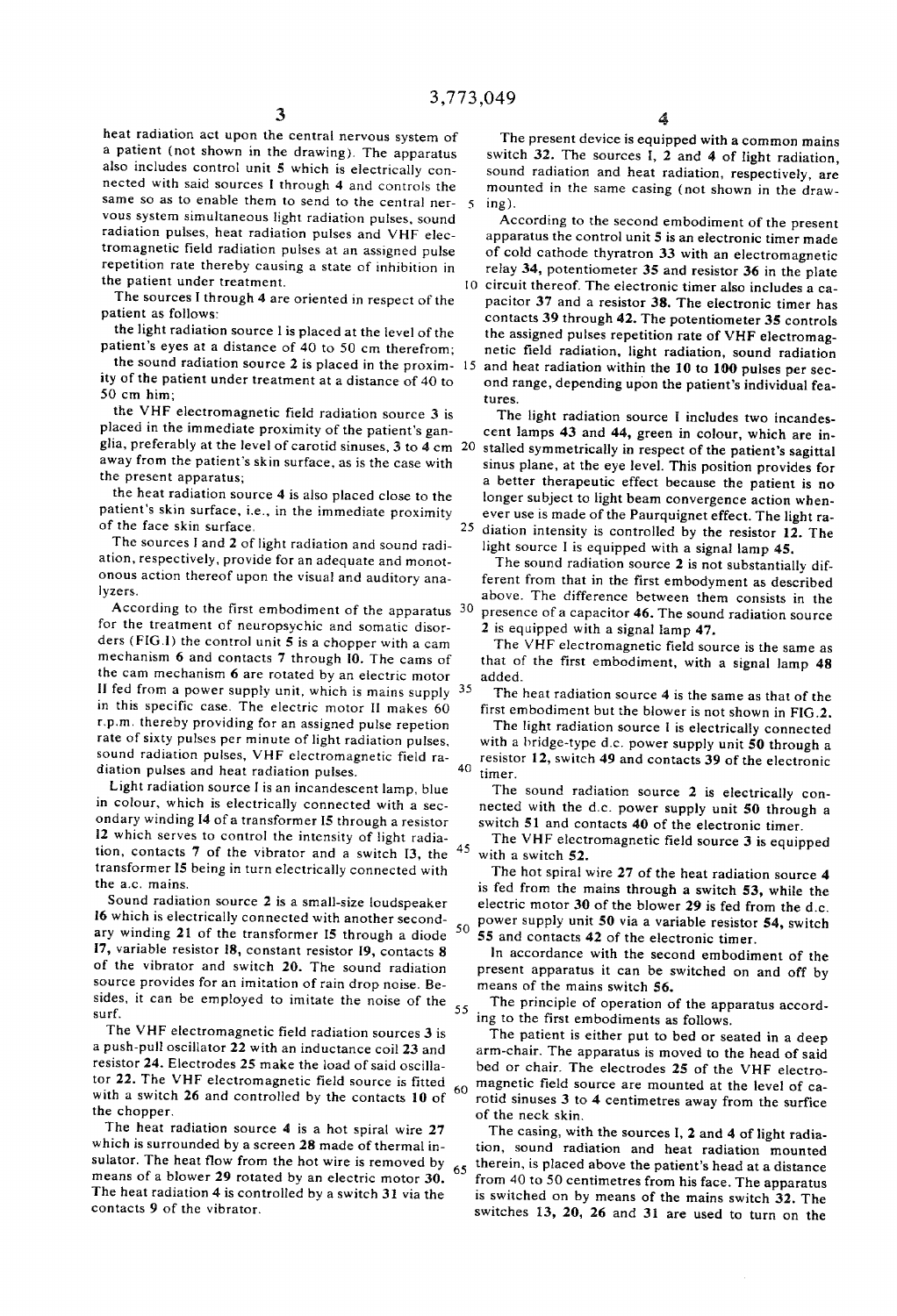sources I through 4 of light radiation, sound radiation, VHF electromagnetic field radiation and heat radia tion.

Due to this procedure the patient's receptors are simultaneously acted upon by 60 p/min pulses of blue  $5$ light radiation, sound radiation which is made similar to the rain drop noise, VHF electromagnetic field radi ation as well as by heat radiation, all these having an effect on the retina, on the auditory sensory endings, fect on the retina, on the auditory sensory endings, carotide sensory ganglia and thermal receptors in the 10 face skin, respectively.

A simultaneous transmission of the pulses and heat radiation is due to contacts 7 through 10 of the vibra tor. The length of the pulse effect added to that of heat  $\epsilon$  adiation as obtained by means of the cam mechanism  $\frac{15}{15}$  lows. 6 amounts to  $15\times10^{-2}$  sec.

The nerve pulses due to the action by stimuli, such as pulses of light radiation, sound radiation, VHF electro magnetic pulse radiation, as well as heat radiation, are transmitted to the thalamus opticus (sensory collector) via sensory nerve filament and sympathetic nerve trunk.

The simultaneous arrival of brain wave impulses at the thalamus opticus provides for an intensified rhyth mic activity of its neural formations due to the interfer ence effect. The rhythm of superimposed stimuli as then synchronized with the activities of the thalamus opticus neural formations (external synchronization). ophicus neural formations (external synchronization).<br>The rhythm as assigned by the apparatus is adopted by 30<br>the subcortical neural formations heimed by 30 the subcortical neural formations being transmitted from the thalamus opticus to the subcortical fields of the visual, auditory and cutaneous analyzers. In the appropriate cortical centres of visual, auditory, and cutaneous analyzers. In the appropriate cortical centres of 35 visual analysers the mono-tonous pulses cause focuses of inhibition to be formed which would intensify in strength and irradiate in space in the course of the same treatment session as well as due to the successive ses sions. The primary focus inhibition, once and whenever 40 it occured, would spread all over the cortical field bringing about natural sleep. During the initial treat ment sessions the extent of irradiation may be quite in significant because of the patient's inhibition inertia due to this or that neuropsychic disorder in the patient 45 under treatment. In the course of successive treatment session the trace responses as retained in above-said cortical centres would cause the stimuli to be accumu lated so that the inhibition tends to be intensified. 25

besides, in the course of successive treatment ses-  $50$ sions new conditioned reflex associations are put into effect either because of the procedure itself or due to its specific time, or because of any other isolated factor, all contributing to the irradiation of inhibition phetor, all contributing to the irradiation of inhibition phe tor, all contributing to the irradiation of inhibition phe-<br>nomena throughout the cortical centres in the cerebral  $\frac{55}{20}$  repetition rate should be 20 to 40 pulses per minute<br>hemispheres.<br>mel case of 50 to 60 pulses

The whole system of stimuli which is addressed to the patient's organism makes use of the first signal system channels, i.e., the receptor zones of the appropriate an alyzers, so that the second signal system channels <sup>60</sup> (mind, intellect, psyche) are avoided thereby providing for a curative effect, no matter the patient's psychic condition or his attitude towards the treatment proce dure. Besides, the second signal system channels, once unblocked, affords some opportunities for a simulta neous suggestive and rhythm therapy action thereby increasing the treatment effect. 65

The present invention makes use of a plurality of sources which are distant stimuli of different physical nature being such oscillatory phenomena as act upon<br>the receptors to the adequate physiologic extents giving<br>rise to no alterations which would exceed the physiologic constants limits involved. That is why the action exerted upon the patient's organism is mild and humane. Besides, provision is made both for a separate control of every factor and for a joint application of a notic treatment could be quite individual.

The second embodiment of this apparatus is based on the same principles of operation as the first embodi ment thereof. The difference can be described as fol

20 regard to the patient's individual characteristics. By means of a potentiometer 35 in conjunction with<br>the electronic timer the pulse repetition rate of light pulses, sound pulses, VHF electromagnetic field pulses, as well as heat radiation, can be made to vary with due

The possibility of alterations both in pulse repetition rate and in the operation made of the apparatus under consideration provides for a controlled variation of bi orhythms in the appropriate range as suggested by the principle of rhythm assimilation named after A.A. Ukhtomsky.

In the second embodiment of the apparatus, the light radiation pulses are sent by incandescent lamps 43 and 44, green in color, which are mounted at eye level and symmetrical with respect to sinus plane, so that the convergence effect is eliminated (the eyeball conver preventing the progress of somnolescent inhibition).

The application of green light permits utilization of Paurquignet's effect to achieve an optimum influence on the visual analyzers.

The following procedure is recommended for the treatment of neuropsychic and somatic disorders using the apparatus of the present invention.

At a first treatment session the duration of the VHF exposure should be 10 minutes, at a second one - 15 minutes, at a third one -  $20$  minutes, at a fourth one -25 minutes, and at all succeeding sessions it should be 30 minutes. The other radiation sources may be oper ated for 30 to 60 minutes. On the average, 30 minutes lie with his face upwards and eyes open, though it would be better for him to close his eyes to be ready to fall asleep. At the first treatment-session, the intensities of sound-, light-, and heat-radiation are selected to suit the particular patient.

Using the second embodiment of the apparatus, during the first minutes of the treatment session, the pulse (instead of 50 to 60 pulses per minute which is the nor mal case).

During the successive treatment-sessions the intensity of the exposure may remain the same as that used at the first session. The pulse repetition rate, however, may be gradually decreased later on from session to session.

The development of inhibition processes at a treat ment-session is characterized by a very gradual progress. This manifests itself in a somewhat slower pulse, lower integument temperature and arterial pres sure, relaxation of sceletal muscles, onset of somnoles cence.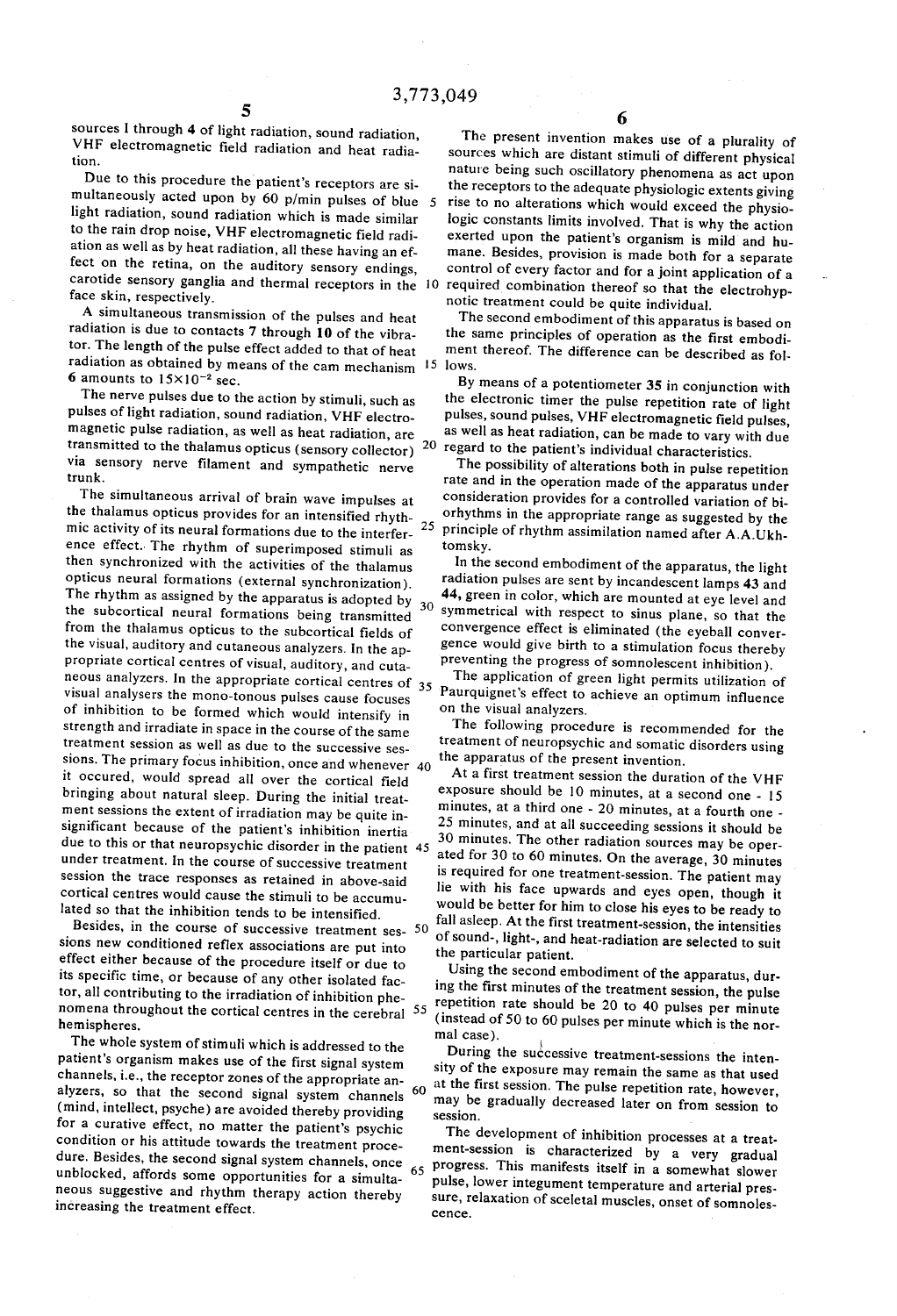With each successive session the onset of all these phenomena takes less time while the phenomena them selves become more pronounced, bringing about a gen eral improvement of the patient's state of health ac

companied with a better sleep at night. gentle, tranquilizing sensations, which result in psychical relaxation and, gradual transference from vigilance to sleep. An active reproduction of inhibition of proc esses, if regularly repeated, each treatment-session 10 makes a sort of training the patient for a better neuro-<br>dynamic performance.

Clinical applications of the proposed apparatus are as follows. The apparatus of the present invention may be used for the treatment of patients in the 4 to 70 years 15 bracket. One hundred patients, 4 to 18 years old, and 200 patients over 18 years old underwent the appropri ate treatment. Among these patients were the following cases: neurasthenia, neurosis involving delusion, insomnia, asthenic, depressive and reactive states, postin- 20 fections and traumatic cerebras thenia, diencephalic syndrome, vegeto-vascular dystonia, hypertension, bronchial asthma, stammering, rheumatic Sydenham's chorea.

The treatment was effected with respect to ambula- $25$ tory clinic- and hospital patients.

No side effects, complications or harmful actions were observed.

Contraindications: infectious diseases, cancer, schiz

phenomena), and hyperthyreosis.<br>The apparatus of the present invention for treating neuropsychic and somatic diseases is a physical therapy apparatus to be used for treating insomnia, hypertenapparatus to be used for treating insomnia, hyperten-<br>sion, infantile stammering, and other diseases arising <sup>35</sup> from nervous exhaustion and prostration, nervous break-down.

This apparatus is reliable, convenient, safe and sim ple to control and use, portable, and if necessary, may

The use of the apparatus is not confined to any age bracket. Even infants were effectively treated. The ap paratus may be used in hospitals as well as in out patient clinics.

The operation of the apparatus is quite economical: its power consumption is very small. The treatment ses sions are effected by para medical personnel. Not to disturb the patient a remote control from an adjacent room may be exercised.

For the first time in medical practice, thanks to the apparatus of the present invention, use is made of a complex of four physical factors acting simultaneously on the respective receptors, said factors operating with 55<br>predetermined rhythm nattern, and the sources of ra<sup>55</sup> predetermined rhythm pattern, and the sources of re spective radiation being placed at a predetermined dis tance from the patient's receptors, so that it could bring about such a state of the nervous system which is char acteristic of rest and sleep,

The synergetic action of the factors used in the apparatus result not in a simple sum of respective effects produced by each of said factors, but creates quite a new qualitative phenomenon, wherein interference new qualitative phenomenon, wherein interference -<br>and resonance-processes, associated with the radiation 65<br>from the pertinent sources cause the inhibition present 65 from the pertinent sources, cause the inhibition process to be irradiated within the brain centres, which is a dis tinguishing feature of the present type rhythm therapy.

What is claimed is:

ophrenia in its advanced stage (e.g., involving delirious  $30\,$  source producing an adequate and monotonous inflube placed at the bed-head when dealing with a bed <sup>40</sup> supply means to supply said lightradiation, sound-<br>case. Tadiation and VHF electromagnetic-field sources and 1. An apparatus for the treatment of neuropsychic and somatic diseases, said apparatus comprising a con trol unit means for simultaneously periodically activat ing apparatus connected thereto in a pulsed manner at a selected repetition rate; a light-radiation source es sentially comprising at least one electric bulb electri cally connected with said control unit means, such that light pulses are generated by said light-radiation source influencing the central nervous system of the patient having one of said diseases who faces said source; a sound radiation source essentially comprising an elec tric generator of pulse oscillations, a small dynamic loud-speaker means for converting said oscillations into acoustic signals initating the sound of falling drops of water, said electric generator being electrically con nected with said control unit means for actuation thereby whereby sound pulses of said sound-radiation tient; a VHF electromagnetic-field source essentially comprising a generator of sinusoidal electric oscilla tions of the waves metric range, electrically connected with said control unit means and disposed in proximity to the patient's ganglia, pulses from said VHF electro magnetic field source acting upon the nervous system of the patient; said light-radiation source producing an adequate and monotonous action of the light-radiation of the patient's visual analyzer, said sound radiation ence of the sound radiation on the patient's auditory analyzer; said control unit means controlling said light radiation, sound-radiation and VHF electromagnetic-<br>field source so as to provide for a simultaneous generation of said light, sound and VHF electromagnetic pulses and directing said pulses to act upon the patient's central nervous system, all said pulses following pression of the patient's nervous activity; and a power radiation and VHF electromagnetic-field sources and said control unit.

> 45 50 2. An apparatus according to claim 9, further includ ing a heat radiation source comprising an electrical coil surrounded by a heat-insulating shield and provided with an air-forcing motor, said heat source being dis posed in the proximity of the patient's integument, said motor of said heat-radiation source being electrically connected with said control unit means and controlled thereby so as to ensure a heat irradiation flow onto the patient's integument at the same time as said VHF electromagnetic-field pulses and sound pulses are sent at an assigned repetition rate, so as to contribute to the inhibition of the patient's nervous activity.

3. An apparatus according to claim 1, wherein said light-radiation source comprises at least one blue-light lamp adapted to be placed at the level of the patient's eyes.

60 light-radiation source comprises at least one green-light 4. An apparatus according to claim 1, wherein said lamp adapted to be placed at the level of the patient's eyes.

5. An apparatus according to claim 4, wherein an even number of said green-light lamps are provided and are adapted to be arranged symmetrically with respect to the saggital plane of the patient and at a minimal angle relative to the axis of the respective eye.